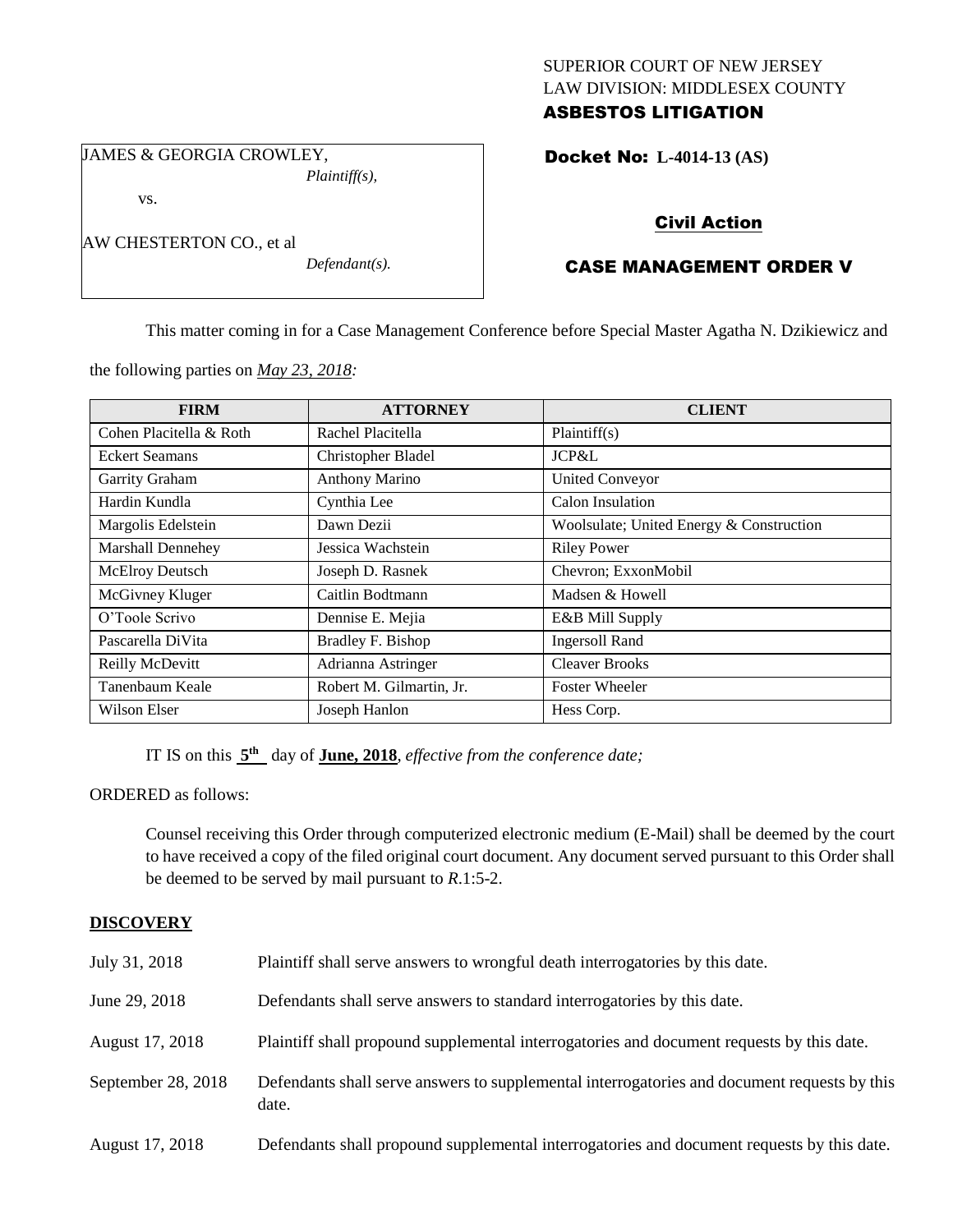| September 28, 2018 | Plaintiff shall serve answers to supplemental interrogatories and document requests by this<br>date.                                                                                                        |
|--------------------|-------------------------------------------------------------------------------------------------------------------------------------------------------------------------------------------------------------|
| November 2, $2018$ | Fact discovery, including depositions, shall be completed by this date. Plaintiff's counsel shall<br>contact the Special Master within one week of this deadline if all fact discovery is not<br>completed. |
| November 2, $2018$ | Depositions of corporate representatives shall be completed by this date.                                                                                                                                   |

### **EARLY SETTLEMENT**

March 1, 2019 Settlement demands shall be served on all counsel and the Special Master by this date.

### **SUMMARY JUDGMENT MOTION PRACTICE**

| January 4, 2019 | Plaintiff's counsel shall advise, in writing, of intent not to oppose motions by this date. |  |  |
|-----------------|---------------------------------------------------------------------------------------------|--|--|
|                 |                                                                                             |  |  |

- January 18, 2019 Summary judgment motions shall be filed no later than this date.
- February 15, 2019 Last return date for summary judgment motions.

#### **MEDICAL DEFENSE**

- July 31, 2018 Plaintiff shall serve executed medical authorizations by this date.
- January 11, 2019 Plaintiff shall serve medical expert reports by this date.
- March 29, 2019 Defendants shall identify its medical experts and serve medical reports, if any, by this date. In addition, defendants shall notify plaintiff's counsel (as well as all counsel of record) of a joinder in an expert medical defense by this date.

### **LIABILITY EXPERT REPORTS**

- January 11, 2019 Plaintiff shall identify its liability experts and serve liability expert reports or a certified expert statement by this date or waive any opportunity to rely on liability expert testimony.
- March 29, 2019 Defendants shall identify its liability experts and serve liability expert reports, if any, by this date or waive any opportunity to rely on liability expert testimony.

### **EXPERT DEPOSITIONS**

April 22, 2019 Expert depositions shall be completed by this date. To the extent that plaintiff and defendant generic experts have been deposed before, the parties seeking that deposition in this case must file an application before the Special Master and demonstrate the necessity for that deposition. To the extent possible, documents requested in a deposition notice directed to an expert shall be produced three days in advance of the expert deposition. The expert shall not be required to produce documents that are readily accessible in the public domain.

### **PRE-TRIAL AND TRIAL**

| April 11, 2019 @ 10:00am | Settlement conference. All defense counsel shall appear with authority to negotiate  |  |  |
|--------------------------|--------------------------------------------------------------------------------------|--|--|
|                          | settlement and have a representative authorized to negotiate settlement available by |  |  |

 $\_$  ,  $\_$  ,  $\_$  ,  $\_$  ,  $\_$  ,  $\_$  ,  $\_$  ,  $\_$  ,  $\_$  ,  $\_$  ,  $\_$  ,  $\_$  ,  $\_$  ,  $\_$  ,  $\_$  ,  $\_$  ,  $\_$  ,  $\_$  ,  $\_$  ,  $\_$  ,  $\_$  ,  $\_$  ,  $\_$  ,  $\_$  ,  $\_$  ,  $\_$  ,  $\_$  ,  $\_$  ,  $\_$  ,  $\_$  ,  $\_$  ,  $\_$  ,  $\_$  ,  $\_$  ,  $\_$  ,  $\_$  ,  $\_$  ,